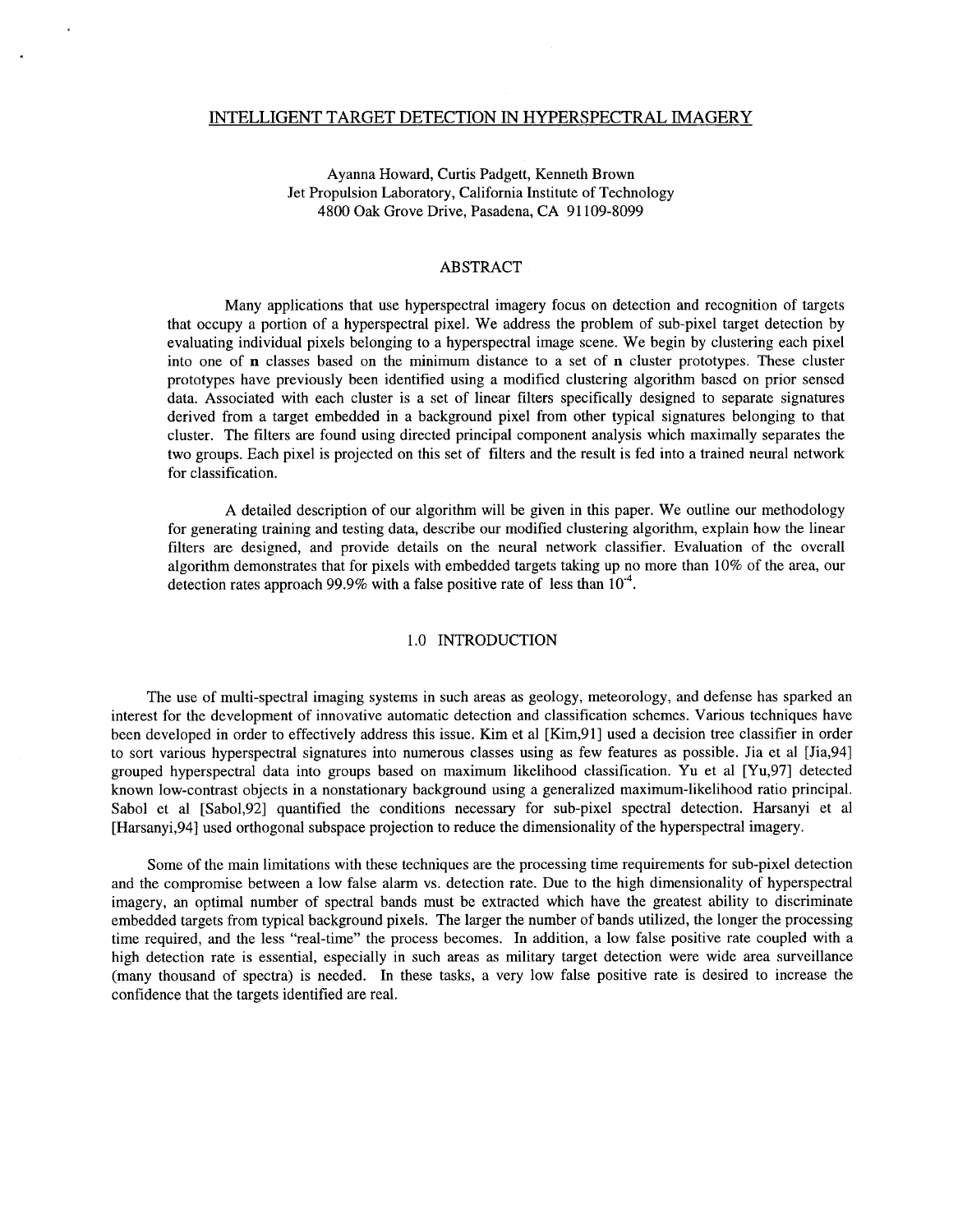Our research objective is to develop an algorithm for autonomous detection of sub-pixel target objects embedded in hyperspectral data. The evaluation of these algorithms is based on inserting actual target signatures into real scenes of hyperspectral images. The scenes used are generated by the Airborne Visible InfraRed Imaging Spectrometer (AVIRIS), an optical sensor which generates 224 bands of spectral information for each pixel, with each pixel covering a  $20 \text{ m}^2$  surface area.

The target data inserted into the background was extracted from the Forest Radiance I experiment provided by SITAC. This database contains reference signatures for a number of military targets, which we shall call our target set. The scenario we are examining involves examining ground images from AVIRIS to determine if the spectral signature from any of the 20  $m<sup>2</sup>$  pixels contains, as a constituent element, a member of the given target set. In real time, we will reduce the data dimensionality of a scene using an optimal set of linear filters and spatially locate targets in the scene with a neural network classifier. Figure **1** provides an overview of our approach for detecting **a**  known set of targets in a hyperspectral image. The rest of this paper describes the methodology used to investigate sub-pixel target detection in detail.



Figure 1: The data processing path for each pixel from the sensed image.

#### 2.0 TECHNIQUE

### 2.1 AVIRIS DATA AND TARGET DESCRIPTION

The Airborne Visible InfraRed Imaging Spectrometer (AVIRIS) is an optical sensor that delivers calibrated images of the upwelling radiance in 224 spectral channels, or bands, with wavelengths from 400-2500nm. AVIRIS collects spectra sequentially by using a whiskbroom scan mechanism. The radiance from an approximately 20  $m<sup>2</sup>$ patch on the ground is dispersed thru four grating spectrometers to obtain a spectrum consisting of 224 channels [Vane,93]. The AVIRIS data is inverted to units of spectral reflectance using a radiative transfer model estimate of atmospheric path radiance and reflected radiance [Vane,93]. We thus classify a background pixel **b** as a vector of 224 bands, representing the spectral reflectance data from a 20  $m<sup>2</sup>$  ground patch area. Due to the atmospheric correction routines, some of the 224 bands of spectral reflectance data do not possess any interesting (or valid) information. We thus default these bands to zero before they are processed by our algorithm (Figure 3).

The hyperspectral image scenes used in this research effort are taken from the Cuprite (Fig. l), and ARM (Fig. 6) sites. Target spectra were obtained from ground truth measurements conducted at the FR1 experiment. These measurements give us target spectra data which must be transformed into reflectance data for import into our algorithm. This is accomplished by comparing target spectra to a known reflectance standard. The reflectance of the target is determined by computing the ratio of the signals between target **T** and the known standard **S** multiplied by the reflectance of the standard  $\mathbf{R}_s$  (Fig. 2).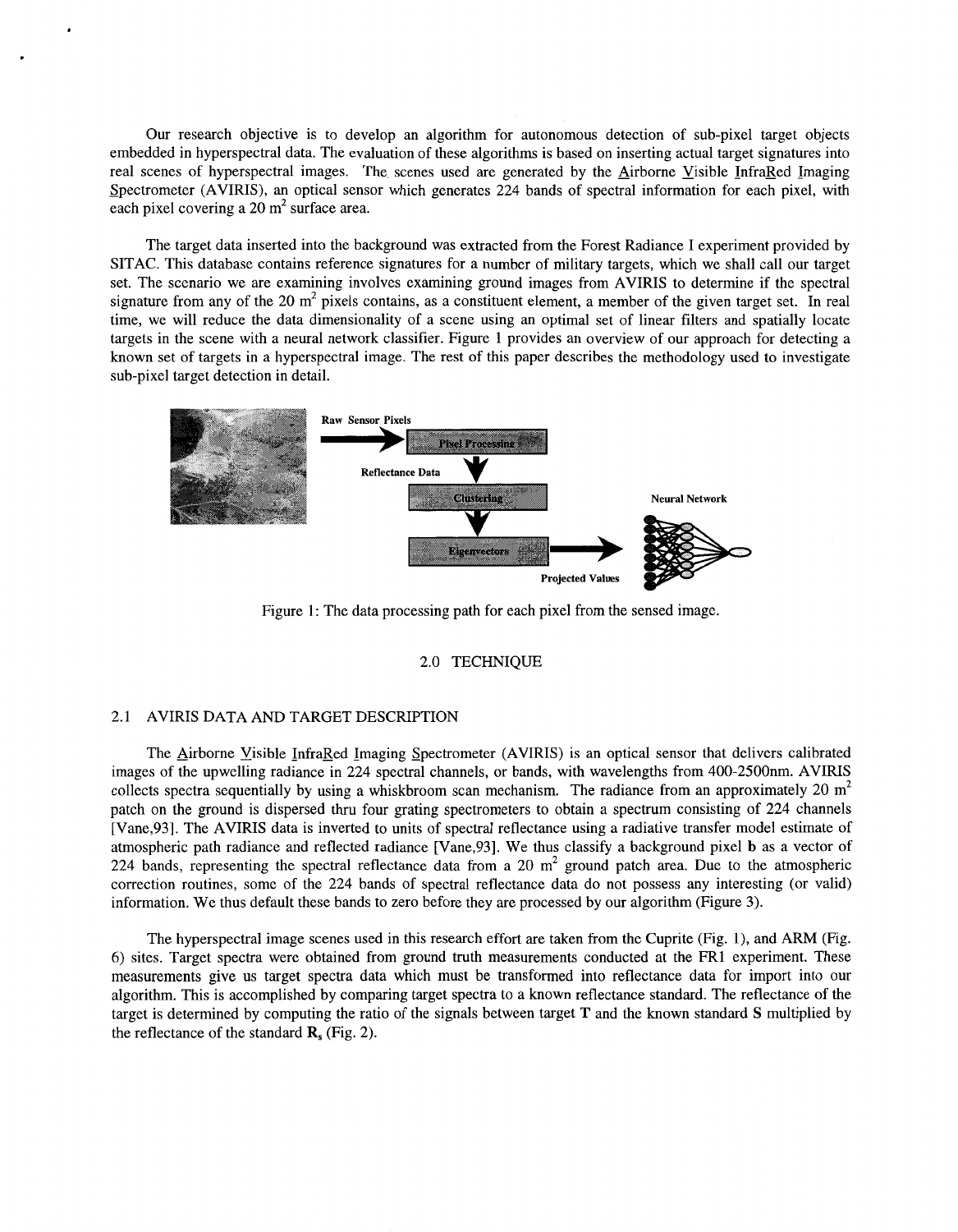$R_f = T/S * R_s$ 



Figure *2.* Average target signatures obtained from the FR1 experiment.

Passing the target spectra through this equation gives us the target reflectance data, a 224 vector band of information, which we refer to as the target signature.

In order to mix targets into an AVIRIS scene, we form the composite signature:

$$
x^*t + (1-x)^*b + n \tag{1}
$$

where **x** is the fractional mixing level, **t** is the target signature, **b** is a pixel belonging to a typical Aviris scene, and **n**  is randomly generated zero mean Gaussian noise.



Figure 3. Randomly sampled background pixels (black) and targets mixed at 10% (white) drawn from the same cluster.

Figure 3 gives a comparative example of randomly drawn background pixels belonging to a single cluster versus an embedded 10% target signature mixed with background pixels drawn from the same distribution. As shown, separating the mixed target examples from the background elements is an extremely difficult task. The next section describes our approach for detecting the target elements as shown in Figure 3.

# 2.2 ALGORITHM DESCRIPTION

Given a set of targets **T**, the goal of the algorithm is to detect, in real time, any target  $\mathbf{t} \in \mathbf{T}$  present in any pixel belonging to a hyperspectral scene. We begin by clustering the pixels belonging to a hyperspectral scene into one of **n** classes based on its distance to a set of **n** cluster prototypes. These cluster prototypes have previously been identified using a modified clustering algorithm based on prior sensed data. Associated with each cluster is a set of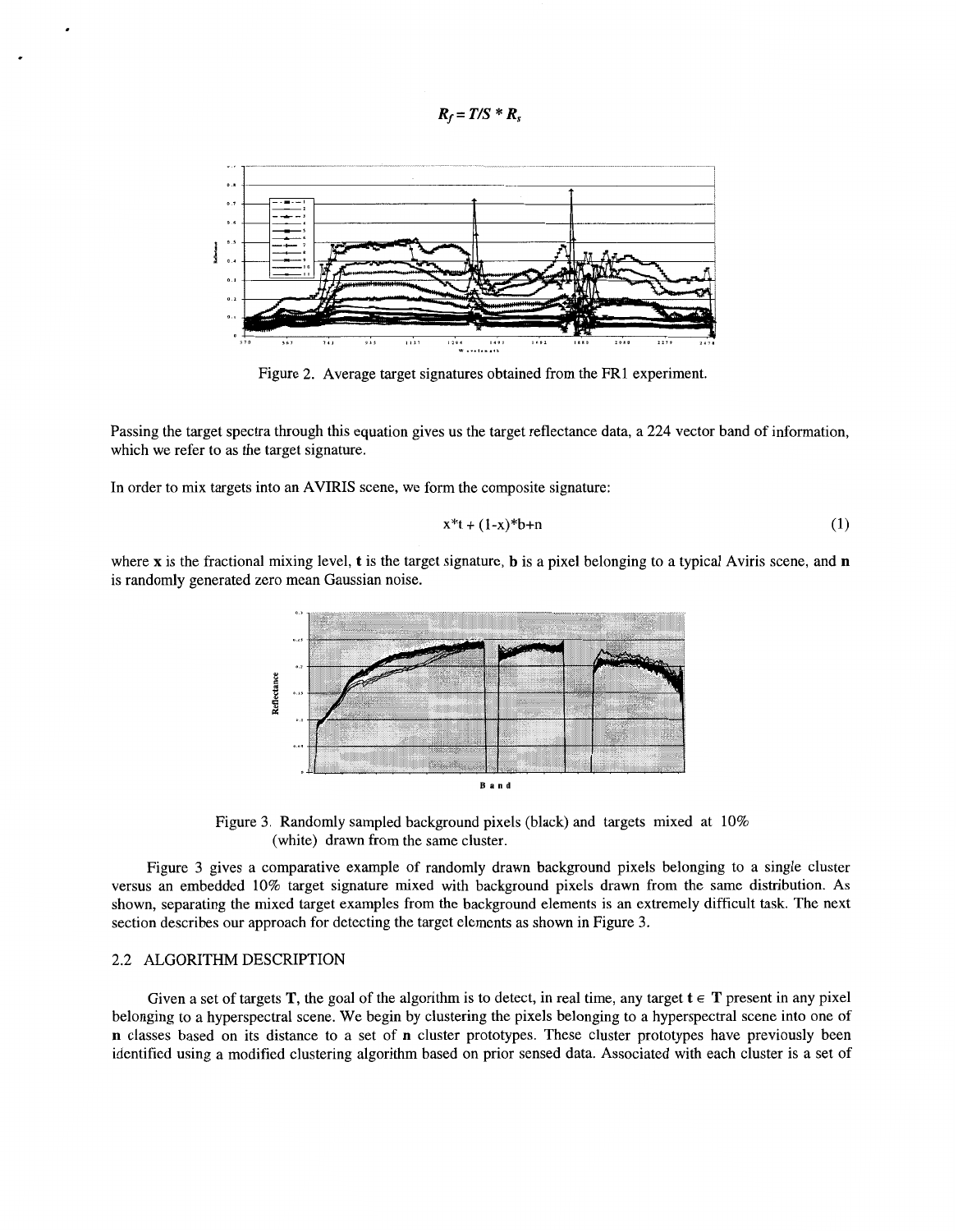linear filters specifically designed to separate signatures dervied from a target embedded in a background pixel from other typical signatures belonging to that cluster. Each pixel is projected on this set of filters and the result is fed into a trained neural network for classification.

In order to accomplish this task, knowledge must be extracted through the following preprocessing steps:

- **1)** Identify a set of background cluster prototypes used to segement the hyperspectral scene.
- **2)** Derive a set of linear filters for each background type used to optimally separate targets embedded in background pixels from other typical background pixels.
- **3)** Train a set of *expert* neural network classifiers that receive as input the corrected pixels projected on their respective linear filter set and respond with 1 when targets are embedded in the pixels and -1 otherwise.

# 2.2.1 Clustering

To effectively simplify the distribution of data classified by an expert neural network, we partition the incoming pixel signatures into a number of predetermined groups by using the prototypes **Pi** of a clustering algorithm. The clustering algorithm is run on previously aquired data that reflects the distribution of the scene being analyzed.

The clustering algorithm employed is a modified version of a standard clustering technique outlined in Duda and Hart [Duda,73]. The standard algorithm uses a standard least squares criterion to minimize the distance between each of **n** randomly selected groups. These groups are initially constructed by selecting typical background pixels and randomly distributing them among each group. The criterion minimized by the standard clustering algorithm is:

$$
\text{cost} = \sum_{i} \sum_{j} ||\mathbf{p}_{j} - \mathbf{P}_{i}|| \tag{2}
$$

where i is one of **n** clusters and  $p_i$  is a pixel in that cluster. The clustering algorithm iterates through each pixel and determines if moving the pixel to another group reduces the overall cost. If it does, the pixel is moved to the other group and the associated averages of each prototype cluster are recalculated. This continues until the moving of pixels no longer reduces the overall cost. The resultant cluster prototypes are then employed by our algorithm to segment the scene.

The clustering algorithm, as described, is independent of the detection problem. It does not take into account any information that we might have concerning the target set. The distribution size of clusters that contain backgrounds which closely resemble targets could be quite wide, thus making it more difficult to detect target pixels in them. **As** targets are typically camouflaged to resemble the background, this is a potentially serious problem. Similarly, it makes little sense to have narrow distributions for clusters whose background elements highly contrast with the targets, thus making them easier to detect. What is needed are clusters with narrower distributions for backgrounds that resemble targets in our set and wider distributions for those backgrounds that contrast with them. To accomplish this, we modify the criterion given in (2) to reflect target knowledge. The change in (2) consists of simply weighting each pixel by a term reflecting its closeness with elements in the target set. The modified criterion is given by:

$$
\text{cost} = \sum_{i} w_i \sum_{i} ||p_i - P_i|| \tag{3}
$$

where

$$
w_j = 1/\sum_s \|p_j - t_s\| \tag{4}
$$

and t, is an element of **T,** the target set. Pixels that are close to targets will be weighted more in the cost of the clustering algorithm than those further away, allowing the clustering algorithm to naturally provide more resource groups to those background types.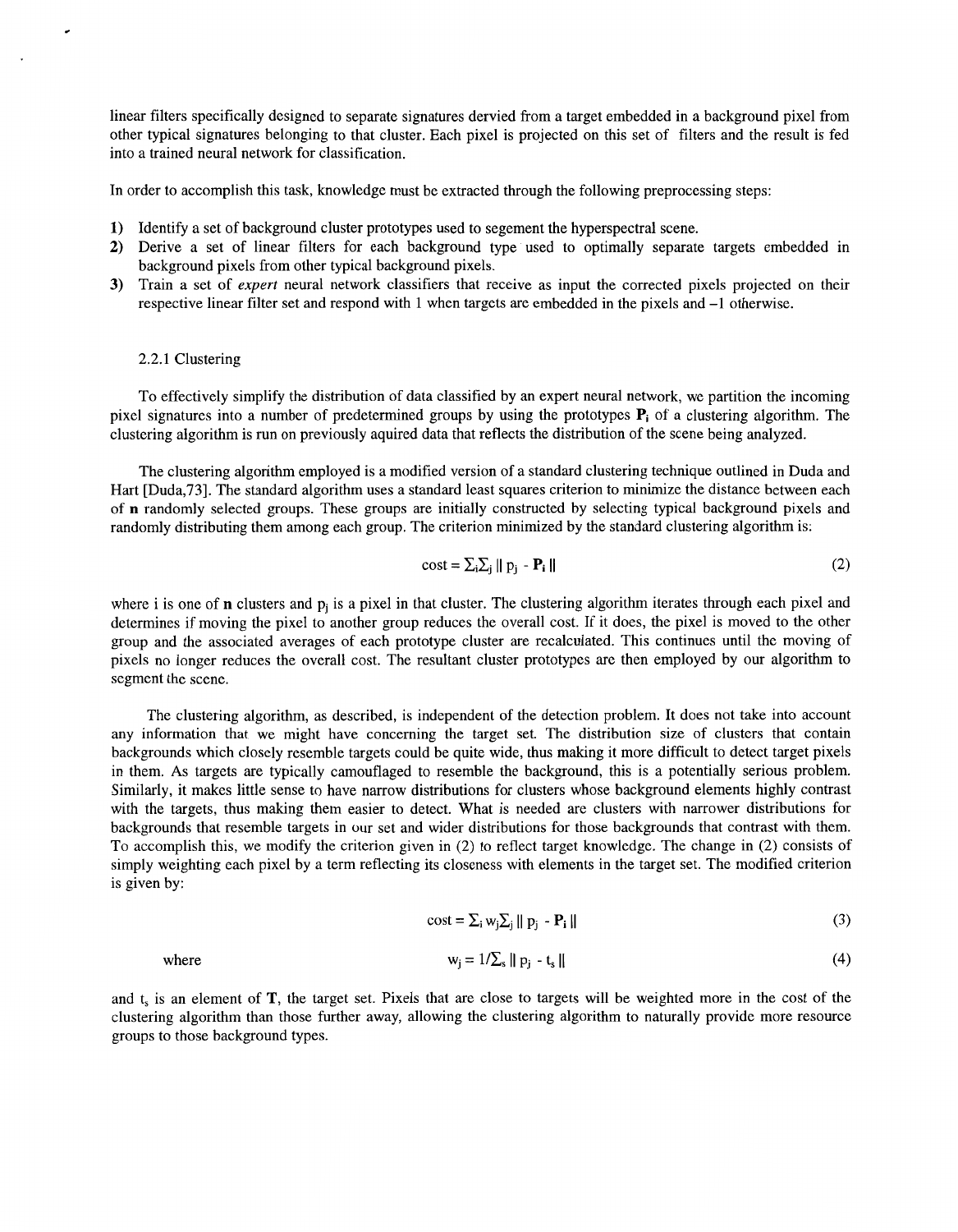#### 2.2.2 Filter Sets

The filtering step is an orthogonal sub-space projection of each pixel. It is used to optimally linearly separate the embedded target background pixels of each group from those pixels without targets. This is a standard technique used to reduce the dimensionality of the pixel (from 224 to 32 dimensions) while preserving as much of the signal as possible. The filters associated with a given prototype are derived from the distribution of its background pixels *(noise)* and the distribution of potential targets embedded in that background *(signal).* These two groups can be optimally separated to maximize the *signal to noise* ratio between them using directed principal components analysis (DPCA).

To characterize the distribution for cluster i, the covariance matrix, **Ri,** is found for background pixels belonging to the cluster which do not contain targets and the covariance matrix, **Si,** is derived for those pixels mixed with target signatures. We are interested in finding a set of orthogonal basis vectors **Wi,** that maximizes the expected signal to noise ratio of these two distributions. The generalized eigenvector solution:

$$
S_i W_i = \lambda R_i W_i \tag{5}
$$

accomplishes this. The set of filters defined by  $W_i$  is the directed components used in our algorithm to steer the eigenvector solution away from dimensions of high noise variance in a linearly optimal fashion.

### 2.2.3 Classification

The next step in our algorithm involves classifying each pixel's projection on **Wi** with a neural network. The networks are trained with data drawn from the two distributions used to determine **Wi,** Ri and **Si.** The expert network for class i is required to respond with 1 for elements drawn from  $S_i$  and  $-1$  from those drawn from  $R_i$ . We use a simple feed forward model employing 10 sigmoidal hidden units trained with back propogation to get the desired result. The output can then be thresholded to achieve the desired detection and false positive rate by examining the receiver operator curves.

### **3** .O IMPLEMENTATION

We evaluated the overall performance of the algorithm using the described target set and two AVIRIS scenes (Cuprite copper mine in New Mexico and Midwestern farmland). Based on the target-background composite equation (I), we are interested in examining the algorithm's performance as the size **(x)** of the target relative to the background pixel varies, and as target measurement and sensor noise **(n)** changes.

# 3.1 METHODOLOGY

The two scenes consisted of over % of a million pixels of which less than 10% were used in developing a set of training data. Testing data consisted of randomly drawn pixels from the remaining scene. Target pixels were generated by randomly selecting signatures from the target set and mixing them with arbitrary background pixels. The training data was then evaluated with the clustering technique to realize the prototypes **(P).** [Figure 5](#page-5-0) shows the prototypes generated by a sample clustering and [Figure 6](#page-5-0) shows the ARM scene segmented with those prototypes. A sub-sample of the training data (1000 examples each) was used to generate the covariance matrixes  $\mathbf{R}_i$  and  $\mathbf{S}_i$ . The generalized eigenvector solutions **Wi,** to these matrixes were then solved using a Matlab routine.

Training data for the neural network was again drawn from the set of training pixels. In addition, a portion of the training data for the network was used to halt training (a hold out set) as described in Haykin [Haykin,94]. Training of the networks used 5000 examples,  $\frac{1}{2}$  target and  $\frac{1}{2}$  background pixels. The hold out set consisted of 2500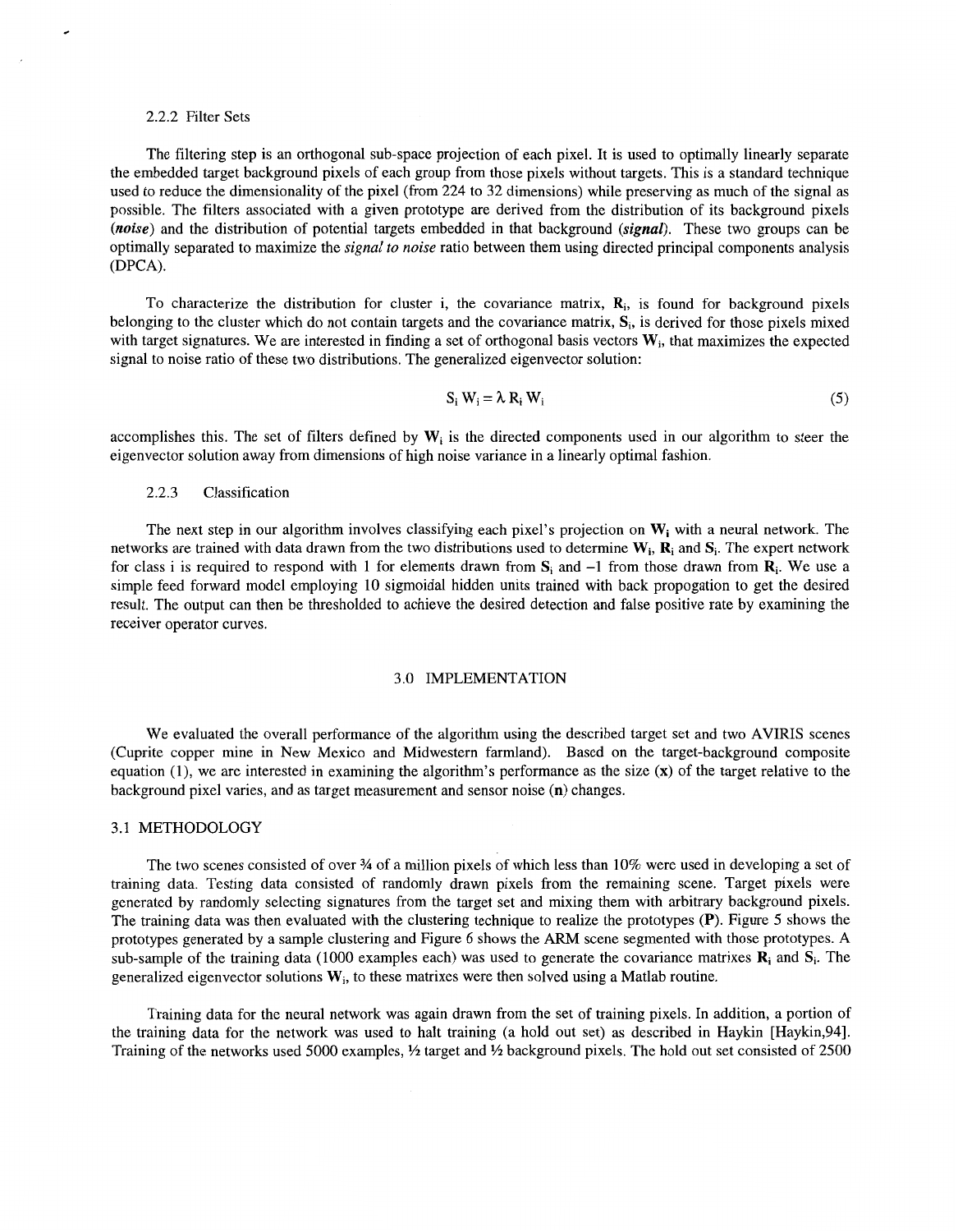<span id="page-5-0"></span>examples not trained upon. It is used to stop training in order to prevent over learning on the training data which tends to decrease generalization.



Figure 5. Example prototypes obtained from the clustering algorithm.



Figure 6. The ARM scene segmented with the prototypes found in Figure 5.

3.1.1 Detection As Target Size Varies

One of the major goals in this project was to determine how large the target had to be in relation to the pixel. For search or characterization scenarios, larger pixels for a given size target represents more ground coverage and allows for a wider search to be conducted in the same amount of time and for the sensor to be on a higher (and presumably safer) flying platform.

In the first experiment, we examined four mixing ratios of target and background. The algorithm was evaluated with 16 clusters derived using the unmodified clustering algorithm. No noise was added to the targets or the background pixels. Figure 7 plots the receiver operator curves (detection vs. false positives) for mix percentages of 2%, 5%, and 10%. 25% target mix resulted in 100% detection (not shown) with no false positives. The plots shown consist of averaging the results from 8 of the 16 clusters (over 50,000 pixels sampled).



Figure 7. Receiver operator curves for neural network output as mix (x) of target in background varies as a percentage of pixel size.

3.1.2 Adding Noise to the Targets and Sensor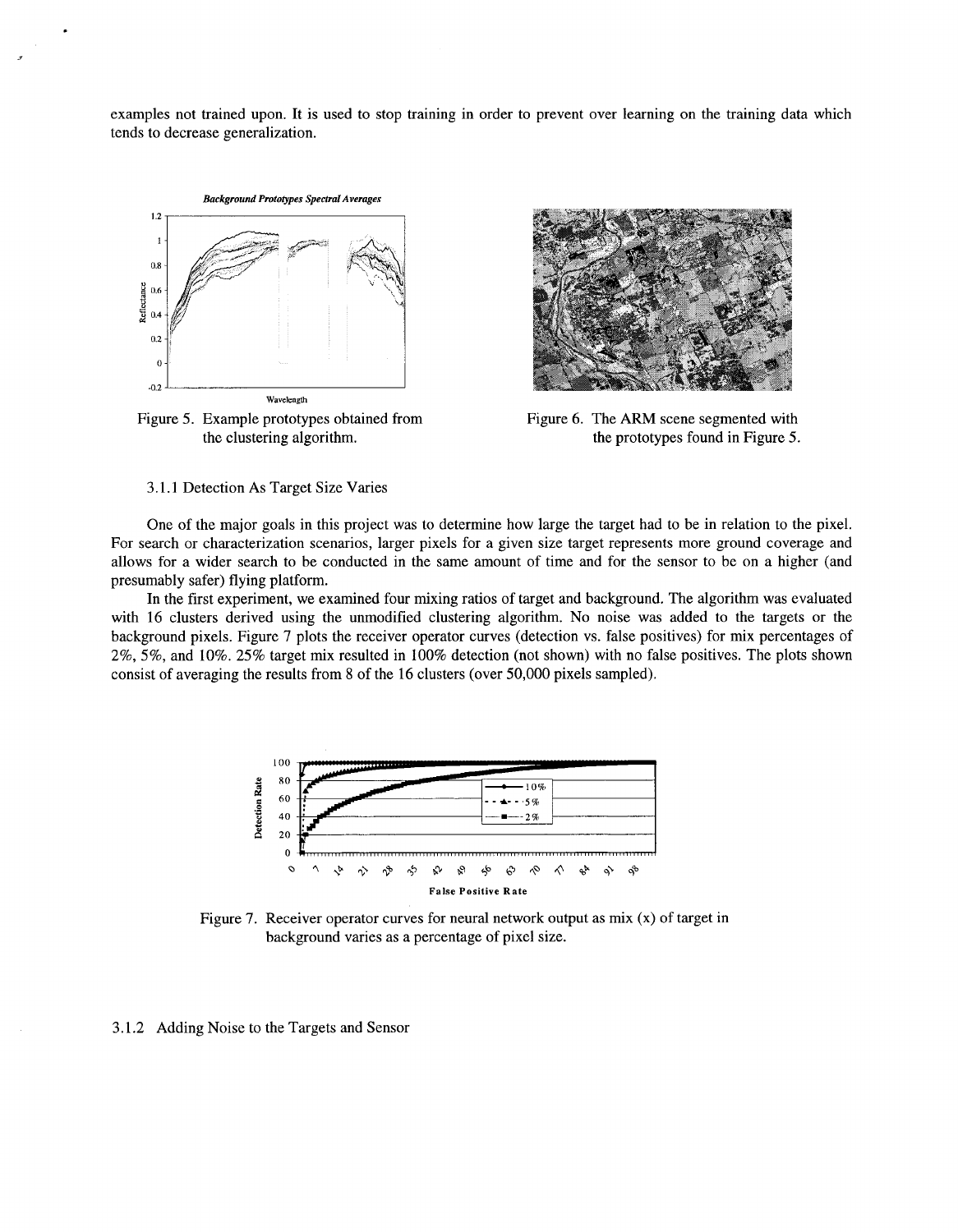The filter sets are specifically designed to.minimize the impact of noise in the detection process. However, significant noise is bound to impact the detection rates. The next two figures examine the impact of noise on the target set and the sensor. Figure 8 (Left) gives the receiver operator curves for the original cluster with SNR of 50 and 10. In this case, Gaussian noise was added to the background pixel. This simulates poor calibration, noise in calculating reflectance, or simple sensor noise. The impact on the algorithm is substantial at the 5% mix percentage shown.

**i** 



Figure **8.** ROC for neural network output as Gaussian noise is added to background pixel signatures (Left) and target signatures (Right).

Figure 8 (Right) provides the impact of noise degradation on the target set. This represents less than perfect knowledge about the target signatures or its properties. Again, Gaussian noise is added to targets at 10, 20, and 50 SNR. The impact of noise on the targets is quite modest as compared to the quality of the sensed image. This suggests that the investment should be made in sensor calibration, noise reduction, and correction procedures rather than in collecting more accurate target spectra.

#### **4.0** CONCLUSION

A novel detection algorithm and our evaluation methodology are described here. The detection algorithm was shown to perform detection at a rate of over 99% with false positives less than  $10<sup>4</sup>$  on a set of targets mixed at 10% with background pixels. For larger targets, the detection rates approach 100% (at 25% mix, the algorithm was perfect).

### 5.0 ACKNOWLEDGEMENTS

The research described in this paper was carried out by the Jet Propulsion Laboratory, California Institute of Technology, under a contract with the National Aeronautics and Space Administration.

### 6.0 REFERENCES

Duda, H. and Hart, M. *Pattern Classijication and Scene Analysis.* John Wiley & Sons. New York. 1973.

Green, R.O., Conel, J.E., Roberts, D.A. "Estimation of Aerosol Optical Depth, Pressure Elevation, Water Vapor and Calculation of Apparent Surface Reflectance from Radiance Measured by the Airborne Visible/Infrared Imaging Spectrometer (AVIRIS) Using A Radiative Transfer Code" *SPZE Imaging Spectrometry of the Terrestrial Environment,* vol. 1937, pp 2-11, 1993.